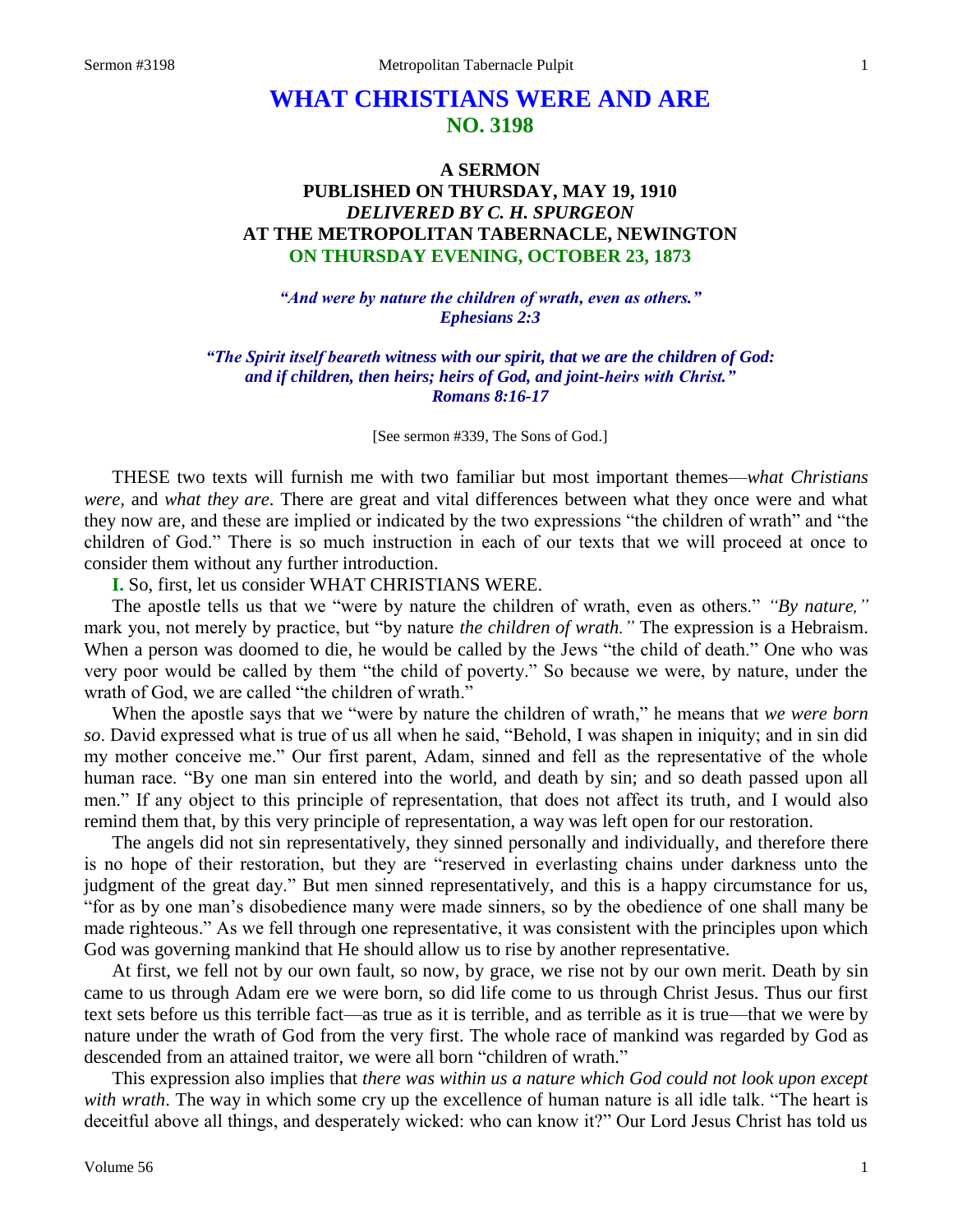that "out of the heart proceeds evil thoughts, murders, adulteries, fornications, thefts, false witness, blasphemies."

Everything that is evil lurks within the heart of everyone that is born of a woman. Education may restrain it, imitation of a good example may have some power in holding the monster down, but the very best of us, apart from the grace of God, placed under certain circumstances which would cause the evil within us to be developed rather than restrained, would soon prove to a demonstration that our nature was evil, and only evil, and that continually.

You may take a bag of gunpowder, and play with it if you care to do so, for it is quite harmless as long as you keep the fire from it, but put just one spark of fire to it, and then you will discover the force for evil that was latent in that innocent looking powder. You may tame a tiger if you begin training it early enough, and you may treat it as if it was only a big cat, but let it once learn the taste of blood, and you will soon see the true tiger nature flashing from its eyes, and seeking to destroy all that come within reach of its cruel claws.

In a similar fashion to that, sin was originally latent within every one of us, and whatever better qualities God may, by His grace, have planted there, it is still true that we "were by nature the children of wrath, even as others."

I need not say any more about the original sin of Adam, or about the sinfulness of our nature, for those of us who have been saved know that *our practice was according to our nature*. Who can deny that the fountain was defiled when he is compelled to confess that polluted streams flowed from it?

Can you look back with complacency upon the days of your unregeneracy? I feel sure that you cannot think of the sins that you committed then without weeping over them, and especially sorrowing over that sin which so many forget—the sin of not believing on the Son of God, the sin of so long rejecting the Savior, the sin of not yielding to the gentle calls of His grace, the sin of bolting and barring the door of your heart while He stood without and cried, "Open to me, my sister, my love, my dove, my undefiled: for my head is filled with dew, and my locks with the drops of the night." But we would not rise and let Him in.

What a horrible sin it was not to see the loveliness of Christ, and not to admire the infinitude of His love! Had we not been sinful by nature and by practice too, our opposition or our indifference would have been melted by the coming of Jesus, and we should at once have opened our hearts to receive Him.

Not only were we "children of wrath" by descent, by nature and by practice, but had not God, in His long-suffering patience, spared us until we were converted, *we should have had to endure the wrath of God forever* in that dark realm where not a single ray of hope or one cooling drop of consolation will mitigate the miseries of any child of wrath who hears the dread sentence, "Depart from me; I never knew you."

We cannot bear even to think of the doom of those who have died impenitent. I confess that my flesh creeps when I read those terrible words of the Lord Jesus concerning the worm that never dies, and the fire that never shall be quenched, and yet, instead of sitting in these seats at this moment, rejoicing in the good hope through grace, we might have been there, ay, and without any very great change in the order of God's providence before our conversion, we might have been there.

We were sick with the fever, and if only the disease had taken an unfavorable turn, we should have been there. We were shipwrecked, and if only the waves had washed us out to sea instead of washing us up upon a rock, we should have been there. Possibly, some of us have been in battle, and as "every bullet has its billet," if one had found its billet in our brain or heart, we should have been there. Some of us have been in many accidents, if one of them had been fatal before we knew the Lord, we should have been there.

All of us are in jeopardy every day and every hour, we are constantly being reminded of the frailty of human life, yet God spared us by His grace, and did not cut us off, as so many others were, while we were unrepentant and unregenerated. Had He done so, we should indeed have been "the children of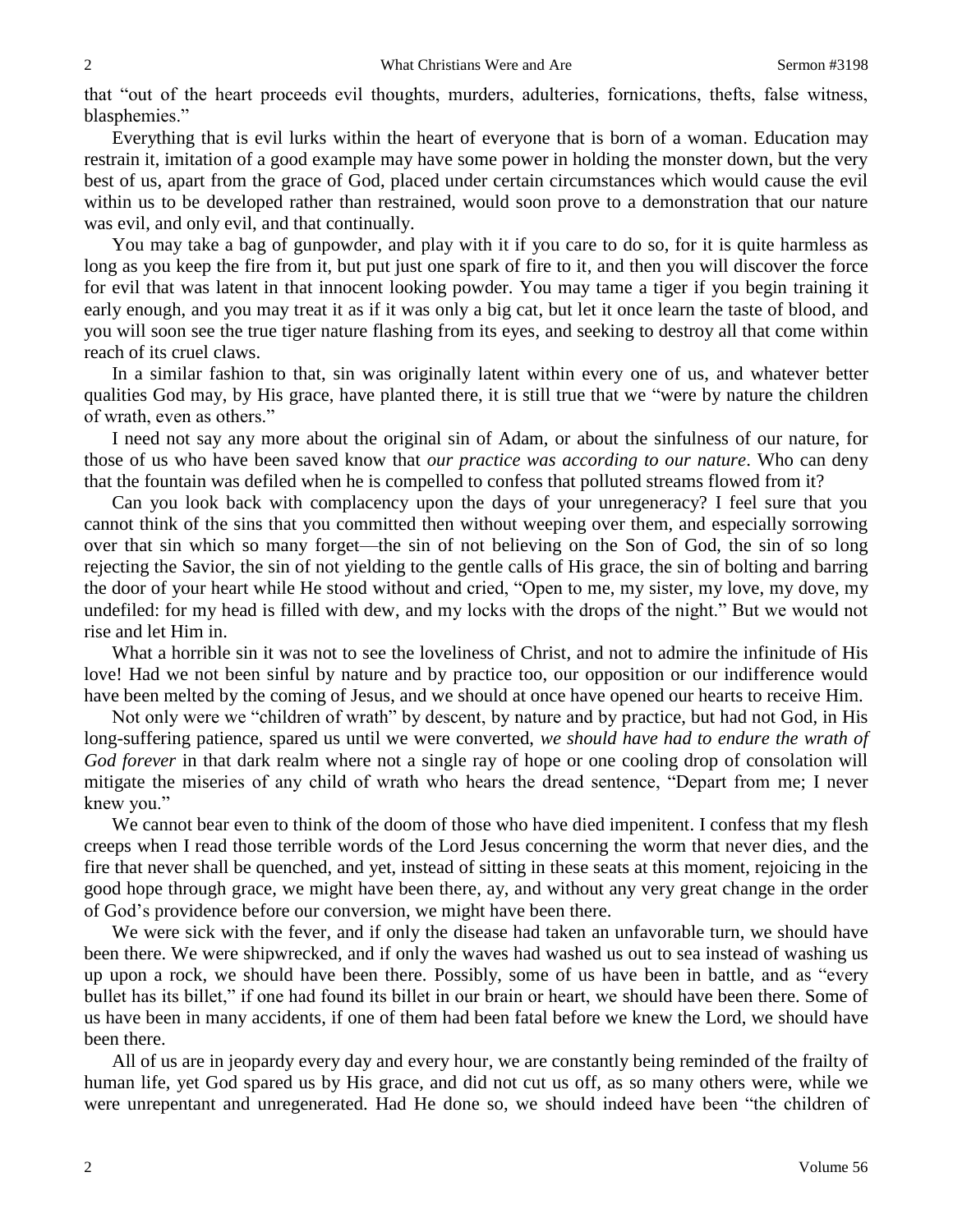wrath" in the most terrible of all senses, for we should even now have been enduring the wrath of God on account of our sin.

Children of God, as you realize the truth of what I have been saying to you, I trust that you will feel intensely grateful to the Lord who has so graciously interposed on your behalf, and delivered you from going down into the pit.

Notice also that Paul says that we "were by nature *the children of wrath, even as others."* God's grace has made a great difference between His children and others, but there was no such difference originally, they were "the children of wrath, even as others," that is, in the same sense as others were children of wrath. I know that God's children have been from eternity the objects of His distinguishing love, for there never was a period when He did not love those whom He had chosen as His own, but regarding us as sinners, unforgiven sinners, dead in trespasses and sins, we "were by nature the children of wrath, even as others."

We were also "the children of wrath, even as others" who remain unconverted. You have, perhaps, a daughter for whose conversion you have long prayed. You have brought her to hear the Gospel since she was a child, but up to the present moment, it has not touched her heart. Do not forget that you also were a child of wrath, even as she is.

You have a friend who ridicules the Gospel, even though he comes with you to listen to it. Yet you were an heir of wrath, even as he is, and if it had not been for the supernatural work of the Holy Spirit, you also would have been only a hearer and not a doer of the Word, you would have been like so many others in this congregation, and you might have said, with Cowper—

#### *"I hear, but seem to hear in vain. Insensible as steel."*

But you are not "insensible as steel" now, you do feel the power of the Word. It makes you tremble, but it also makes you rejoice, for you know that it is the Word of your Father in heaven who has loved you with an everlasting love, and who therefore with loving-kindness has drawn you to Himself. While you remember all this with devout gratitude to Him who has made you to differ from others, and also to differ from what you yourself used to be, never forget that you were once a child of wrath, even as others still are.

Yes, beloved brethren and sisters in Christ, you "were by nature the children of wrath, even as others" who still revel in sin. As you pass along the street, you see such sights and hear such language that you are shocked and horrified that men and women can so grievously sin against the God who made them, and who still permits them to live, yet do not look down upon them with an affectation of superior holiness and say, "What shameful sinners those people are in comparison with us!" but rather say, "We too, were by nature the children of wrath, even as others still are."

Yes, and to emphasize what I have previously said, we "were by nature the children of wrath, even as others" who pass away impenitent, and in due time must stand before the judgment bar of God. They will stand shivering before that great white throne whose spotless luster will reveal to them, as in a wondrous mirror, the blackness of their lives and the guiltiness of their impenitence, and when the King sits down upon His throne, even though it will be the Lamb Himself, who died for sinners, who will sit as their Judge, they will cry to the mountains and rocks, "Fall on us, and hide us from the face of him that sitteth on the throne and from the wrath of the Lamb: for the great day of His wrath is come, and who shall be able to stand?"

There is nothing so terrible to look upon as injured love. Fiercer than a lion leaping upon its prey is love when once it is incensed. Oil flows smoothly, but it burns furiously, and when the love of Jesus has been finally rejected, then the sight of Him whose head was once crowned with thorns will be more terrifying than anything else to the eyes of those who have rejected Him. They will wish they had never been born, and indeed, it would have been better for them if they had never had an existence.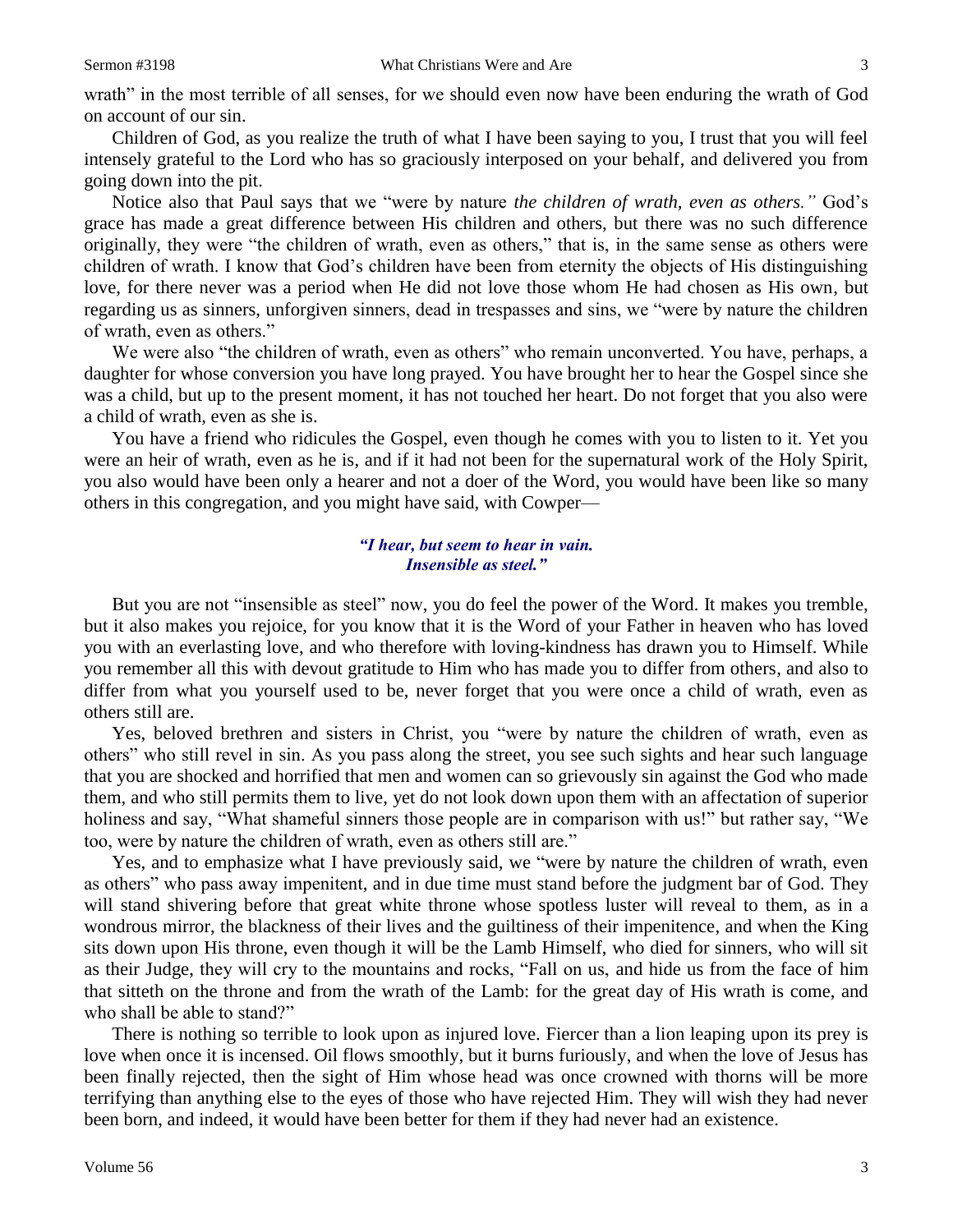Had it not been for the grace of God, their portion would also have been our portion, for by nature, we were the children of wrath even as they were, and amidst that shivering, trembling crowd we would have taken our station.

But believing in Jesus, our place shall be at His right hand "when he shall come to be glorified in his saints, and to be admired in all them that believe." We shall be amongst those to whom the King will then say, "Come, ye blessed of my Father, inherit the kingdom prepared for you from the foundation of the world." Yet, by nature, we were "the children of wrath, even as others."

**II.** Now I must turn from that sad, solemn knell—"children of wrath, even as others," to the joyous peal that rings out from our second text, which tells us WHAT CHRISTIANS ARE, what we now are if we have believed in Jesus, "The Spirit itself bears witness with our spirit, that we are the children of God."

It is such a wonderful thing that those who were the children of wrath should now be the children of God that *there are two witnesses to it,* first, our own spirit says that we are the children of God, and then the Holy Spirit comes and says, "Ay, and I also divinely bear witness that you are the children of God."

Now, beloved, do you realize that God has wrought this great miracle of mercy in you? *Does your spirit bear witness that you are now a child of God?* When you go out of this building, and look up at the stars, will you say to yourself, "My Father made them all"? Will you feel that you must talk to your Father? And when you go to your bed tonight, should you lie sleepless, will you begin to think of your heavenly Father as naturally as a little child, when it lies awake in the dark, thinks of its mother, and calls to her?

If you are a true believer, this is the case with you. The Spirit of adoption is given to you, by which you are enabled to cry, "Abba, Father." Do you not also know what it is sometimes, when you are sitting down quietly by yourself, to think, "The God who made the heavens and the earth, and who upholds all things by the Word of His power, is my Father"?

Then very likely a flood of tears will come as you stand silently before the Lord just as the lilies do, for at times there is no form of worship that seems possible to our joyous spirit except standing still, and letting the love of the heart silently breathe itself out before the Lord like the fragrance of flowers ascending in a gentle breeze. In such a frame of mind as that, your spirit may well bear witness that you are a child of God.

Then comes the Holy Spirit, the infallible Witness, and through the Word, and through His own mysterious influence upon our heart, *He bears witness that we are the children of God*. Two witnesses were required, under the law, to establish a charge that was made against any man, and under the Gospel, we have two witnesses to establish our claim to be the children of God—first, the witness of our own spirit, and then the second and far greater Witness, the Holy Spirit Himself, and by the mouth of these two witnesses shall our claim be fully established.

If our own spirit were our only witness, we might hesitate to receive its testimony, for it is fallible and partial, but when the infallible and impartial Spirit of God confirms the unfaltering witness of our own heart and conscience, then may we have confidence toward God, and believe without hesitation that we are indeed the children of the Most High God.

One of the points on which the Holy Spirit bears witness with our spirit that we are the children of God is this, "We know that we have passed from death unto life, because we love the brethren." When we really love those who are God's children, it is strong presumptive evidence that we are ourselves members of His family, and when we truly love God the Father, God the Son, and God the Holy Spirit, when we have a compassionate love to the souls of men, and an intense love of holiness, and hatred of sin, and desire for God's glory, all these are the further witness to the Spirit with our spirit that we are the children of God.

Then, as there are two witnesses that we are the children of God, so are there *two ways in which we become the children of God*.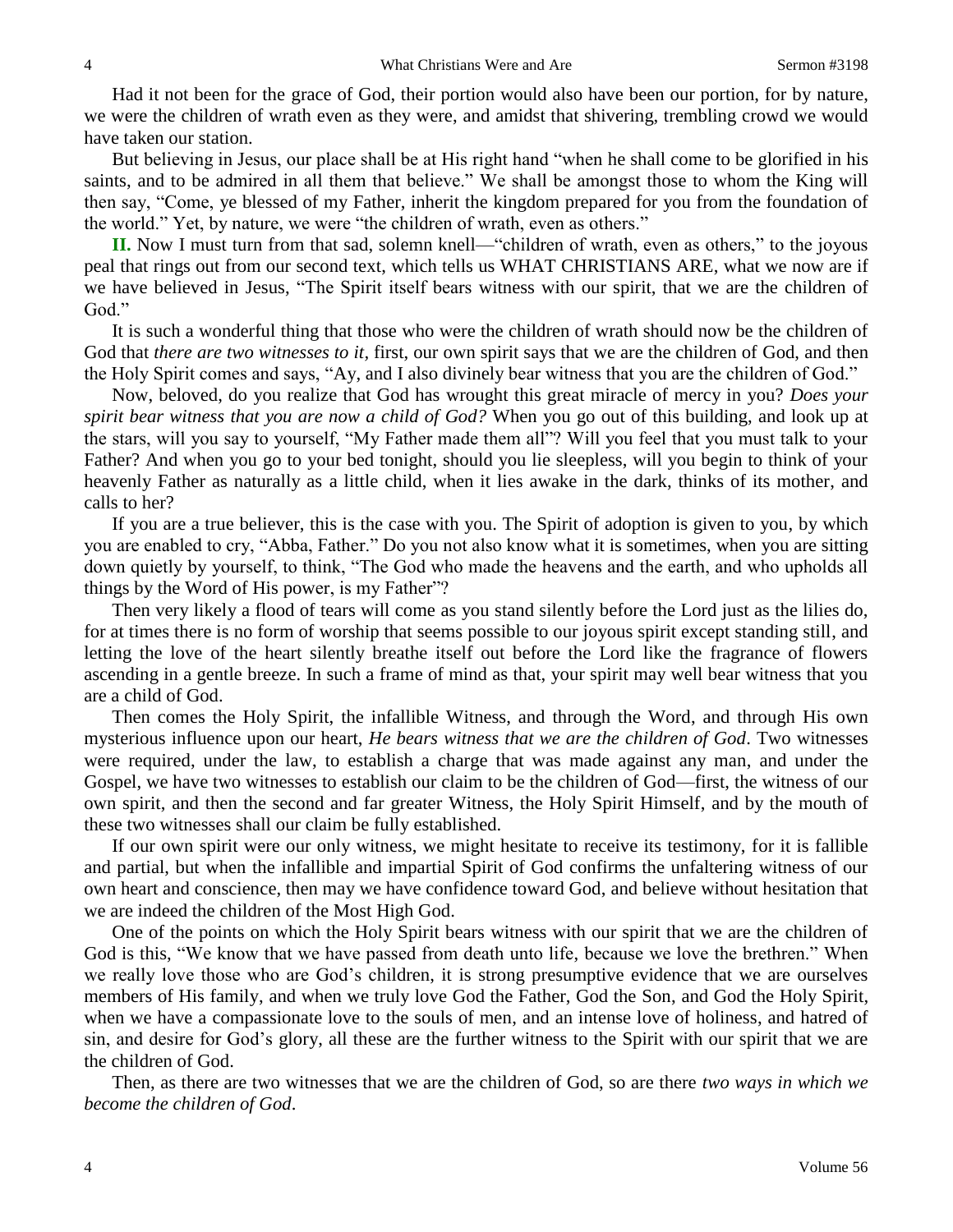First, we are the children of God *by adoption*. When God asked Himself the question, "How shall I put the children of wrath among my children?" He Himself answered by saying, "I will do it by adopting them into my family." We were far off from God by wicked works, "aliens from the commonwealth of Israel, and strangers from the covenants of promise, having no hope, and without God in the world," yet, by the grace of God, we have been adopted into the divine family.

Now you know that a child may be adopted into a nobleman's family, and yet he will not really be one of the nobleman's kindred, so there is a second way in which we become the children of God, that is, *by regeneration*. We are born into the family of God as well as adopted into it, and thus we become "partakers of the divine nature."

So Peter writes, "Blessed be the God and Father of our Lord Jesus Christ, which according to His abundant mercy hath begotten us again unto a lively hope by the resurrection of Jesus Christ from the dead, to an inheritance incorruptible, and undefiled, and that fadeth not away, reserved in heaven for you, who are kept by the power of God through faith unto salvation ready to be revealed in the last time."

Adoption gives us the privileges of the children of God, regeneration gives us the nature of the children of God. Adoption admits us into the divine family, regeneration makes us akin to the Divine Father, it creates us anew in Christ Jesus, and puts into us a spark from the eternal Spirit Himself, so that we become spiritual beings. Before regeneration, we are only body and soul, but when we are born again, born from above, we become body, soul, and spirit, being born of the Spirit, we understand spiritual things, and have spiritual perceptions which we never possessed before.

Becoming the children of God, we are entitled to all the privileges of childhood. It is the privilege of a child to enjoy its father's love, its father's care, its father's teaching, its father's protection, its father's provision, and last, but by no means least, its father's chastening. Whatever a child receives as its right from its father, we also receive from our Father who is in heaven. "If ye then, being evil, know how to give good gifts to your children; how much more shall your heavenly Father give" to you who are His children every blessing that you can possibly need while you are here on earth, and heaven itself to crown it all?

Then the apostle further says, *"and if children, then heirs;* heirs of God, and joint-heirs with Christ." Now, in this country, it is not always true that, if children, then heirs, because we have laws (of which some may approve, though I fail to see the justice of them), which make one son to be the heir just because he happens to be the first born.

It is not so in God's family, it is "if children, then heirs," that is to say, all the children in the divine family are God's heirs. The last one who ever will be born into the family of God will be as much an heir as the first who ever said, "My Father, who art in heaven." And the least of the children of God— Little-faith, Ready-to-halt and Miss Much-afraid, are just as much the heirs of God as Faithful, Valiantfor-truth and Mr. Great-heart himself.

"If children," that is all, "if children, then heirs." Are they true born children of God? Have they the faith which is the characteristic mark of all who are in God's family? Are they truly converted? Have they been born again, born into the family of God? If so, then it follows of necessity that, "if children, then heirs." Does not this truth encourage poor Miss Despondency over there, and you, Mr. Fearing, and friend Little-faith over yonder? "If children, then heirs." Not "if big children," nor "if first born children," nor "if strong children," but simply "if children, then heirs." If you have received the Spirit of adoption, whereby you cry, "Abba, Father," you are an heir of God, and a joint-heir with Jesus Christ.

There is another remarkable thing in the family of God, if we, who were by nature the children of wrath, become by grace, the children of God, we thereby become, all of us, the heirs of all that God has. Now, this can never happen in an earthly family. If the father were rich, and all his children were his heirs, one son would have one farm, and another son would have another farm, and each of the girls would have so many thousands of pounds for her dowry, but each one of them could not have all that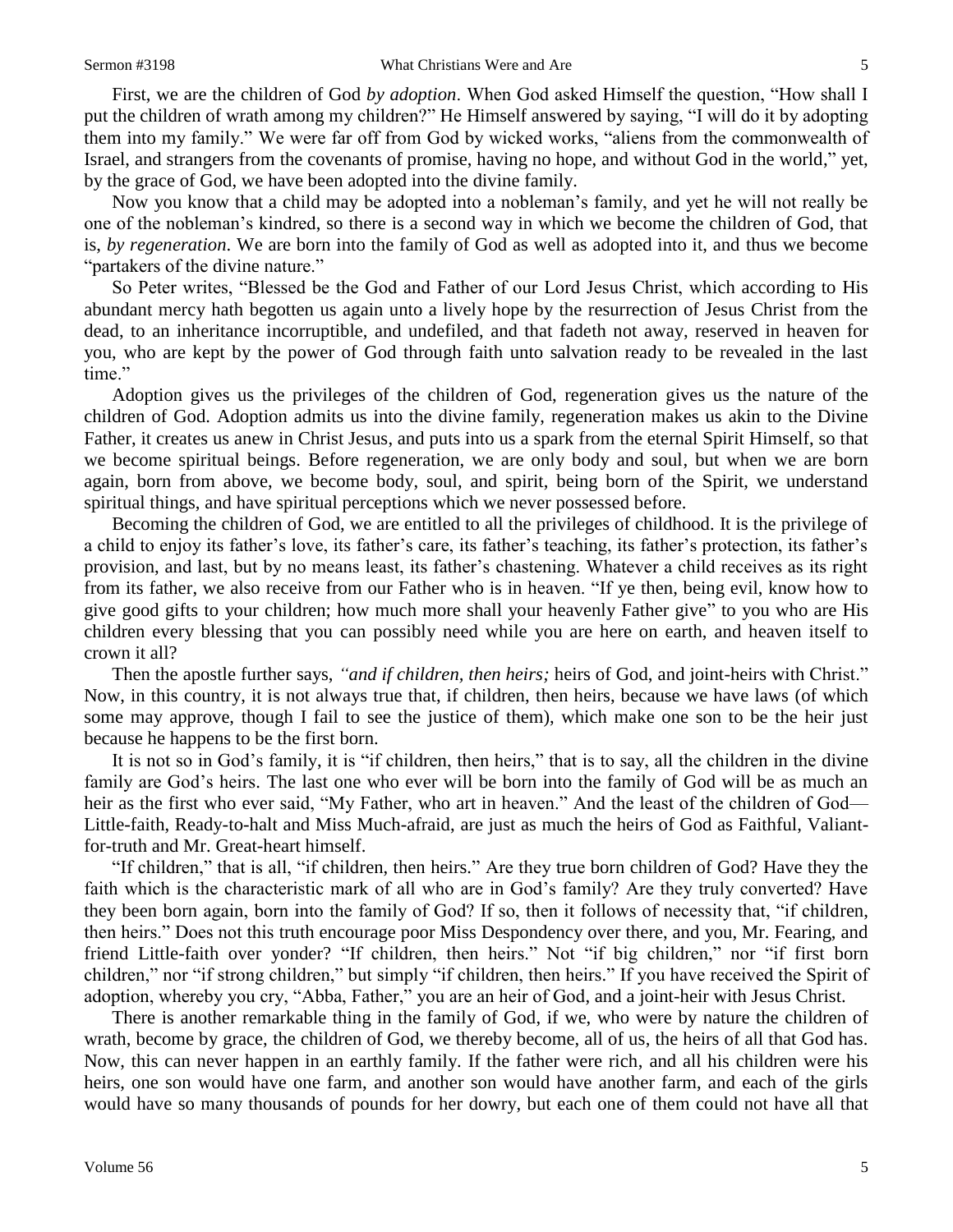there was, it would have to be divided between them, one would have what the others had not, and could not have anything that they had.

But in God's family, all the children are heirs of all that is His. My dear brother or sister in Christ, if you have a choice privilege that is yours because you are a Christian, I rejoice that you have it, but I have it too, and if I have a precious promise that belongs to me because I am one of the Lord's children, you may be thankful for it, for it belongs equally to you. No child of God can keep Christ all to himself, for He is the portion of all His people.

Some dear brethren, whom I know, would like to plant a very prickly hedge around their little gardens, so as to keep all their Christian privileges to themselves, but God's birds of paradise can fly over those hedges, and share in all the good things they are intended to enclose.

"If children, then heirs; *heirs of God."* You, my dear brother or sister, have Christ, and I have Christ. You have the Spirit, and I have the Spirit. You have the Father, and I have the Father. You have pardon, you have peace, you have the righteousness of Christ, you have union with Christ, you have security in life, you have safety in death, you have the assurance of a blessed resurrection and of eternal glory, but so have all those who have believed in Jesus.

There is the same inheritance for all the children of God, not a part for one, and another part for another. The covenant is not, "Manasseh shall have this portion of the promised land, and Issachar that portion, and Zebulun that other portion," but to every believer the Lord says, "Lift up now thine eyes to the North, and to the South, to the East, and to the West, for all this goodly heritage have I given to thee by a covenant of salt for ever."

There is another thing about this inheritance that makes it still more precious to us, and that is that every one of the heirs shall certainly inherit it, and that is more than you can say about any earthly inheritance. If you know that somebody has made a will in your favor, do not reckon that the estate or money is really yours until you are actually in possession of it, for "there is many a slip 'twixt the cup and the lip." The will may be cancelled and the new one may leave you out, or there may be a flaw in it, so that the estate will get into Chancery, and remain there for the term of your natural life.

Even if there is no doubt that you are the heir, there may be many who will dispute your right to the inheritance, but if you are really a child of God, not even the devil himself shall be able to rob you of your heavenly inheritance. Satan may deny that you are an heir of God, but your heavenly Father will say, "Yes, he is indeed My child, and heir to all I have. I remember his first tear of penitence, and I have preserved that in my bottle. I remember his first true prayer, his first look of faith, his first note of praise, they are all registered in My records that none can erase. I have his name here in the book of life of the Lamb slain from the foundation of the world, and it can never be blotted out. Yes, he is My child, and My heir, all that I have belongs to him."

There is a day coming when all Christ's sheep shall pass again under the hand of Him that counts them, and in that day, not one of the whole redeemed flock shall be missing. As the long roll of God's ransomed family is called, it shall be asked, "Is Little-faith here?" and he will answer to his name not at all in the trembling way in which he used to speak when he was upon earth. When it is asked, "Is Miss Much-afraid here?" she will reply, in jubilant tones, "Glory be to God, I am here!" No matter how weak and feeble you may be, if you are a child of God, you shall certainly be there, and the inheritance shall assuredly be yours.

I have not yet done with this expression, "heirs of God." Paul does not say that the children of God are heirs of heaven. Our inheritance is much bigger than that, for heaven has its bounds, but God has none. Heaven and earth shall pass away, but God never will, we are heirs, therefore, of unending bliss, for we are "heirs of God." There is no one here, there is no one on earth, there is no man or angel in heaven who can tell the full meaning of this expression, "heirs of God."

The words are simple enough for even a child to utter, but only God fully understands what they mean, and we shall go on learning throughout eternity all that is included in those three short words. To have God Himself as our inheritance, to be able to say, "The LORD is my portion," is a thousand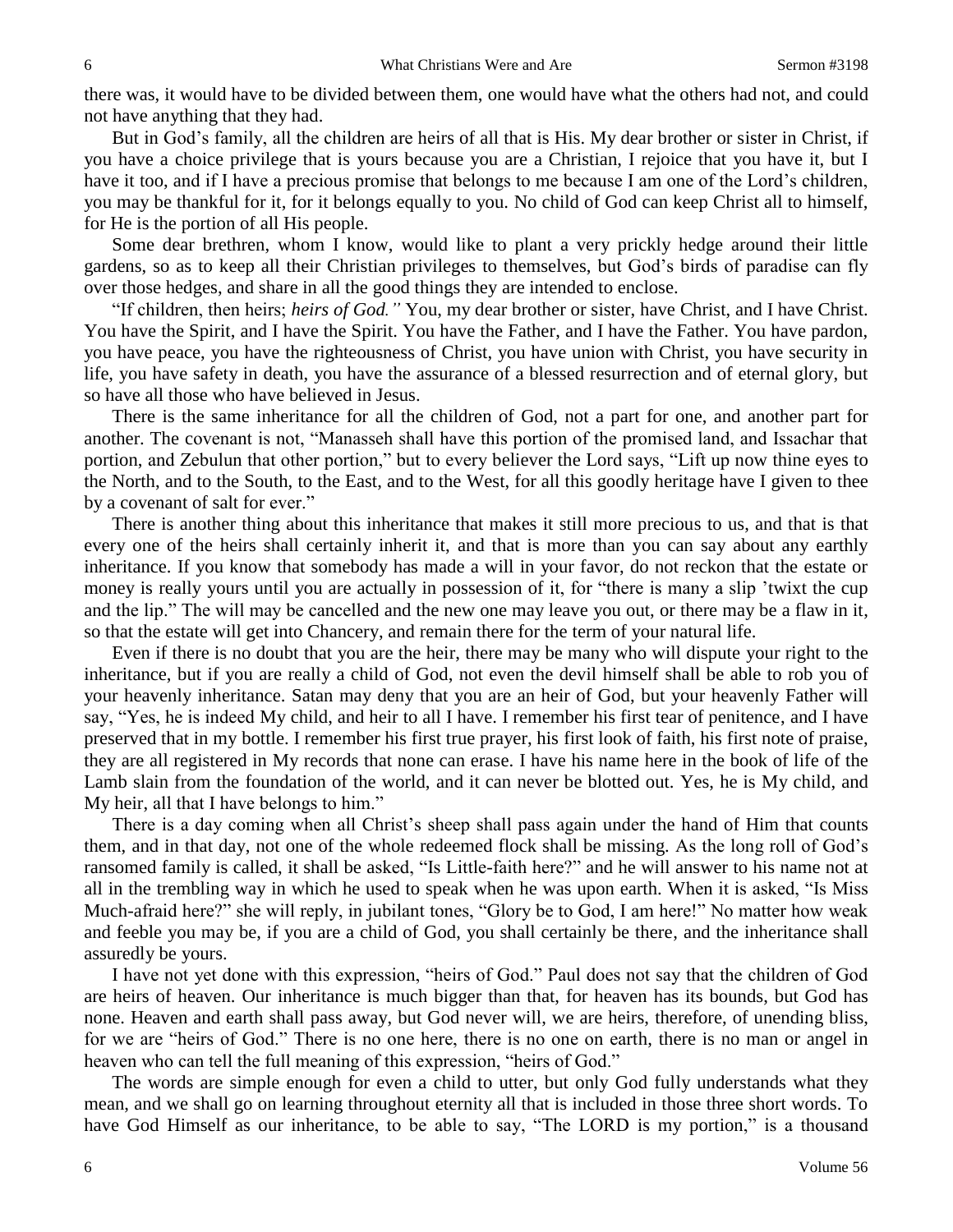heavens in one. And all the children of God are the heirs of God, no one of them will ever have to say, "My portion will have to be stinted because my elder brother has taken such a large share," but every one shall have God to enjoy here on earth, and then to enjoy forever in glory.

Finally the apostle says, *"and joint heirs with Christ."* It always adds to our enjoyment of any pleasure if we have someone whom we greatly love to share it with us, then how much more shall we enjoy our heavenly inheritance because we are to occupy it with Christ Jesus, our Lord and Savior, to whose incarnation, and life, and death, and resurrection, and intercession we are indebted for it all. Oh, who would not be a child of God, to have such bliss forever, and to enjoy it in such blessed company?

Yet is there anyone here who despises this inheritance? Is there anyone here like Esau, "who for one morsel of meat sold his birthright," and who, "afterward, when he would have inherited the blessing, was rejected: for he found no place of repentance, though he sought it carefully with tears"? Is there someone here who was once a professor of religion, who has gone back to the world, in the hope of getting a better living or a little praise among men? Poor soul, pour soul, how I pity you!

But O child of God, have you been kept faithful even to this hour? Then let Naboth rather than Esau be your model. Ahab offered Naboth a better vineyard than his own, or the worth of it in money if he would sell it, but he would neither exchange nor sell his inheritance even though his refusal to do so cost him his life, and it would be better for us to die a thousand deaths than ever even to think of parting with our heavenly patrimony. Happily, if we are really the children of God, He who has, by His grace, made us His children, will keep us His children, and He will both keep us for the inheritance, and keep the inheritance for us.

There is, however, such a danger of being only children of God in name, and not in truth, that we shall all do well to give heed to the apostle's warning, "Let us therefore fear, lest a promise being left us of entering into His rest, any of you should seem to come short of it." Having put our hand to the plough, let us not even *think* of looking back, but may we be proved to be the living children of the living God by walking in His ways until we come into His blessed presence to go no more out forever, for His dear Son's sake! Amen.

#### **EXPOSITION BY C. H. SPURGEON**

#### *EPHESIANS 2*

**Verse 1.** *And you hath he quickened, who were dead in trespasses and sins;* [See sermons #127, Spiritual Resurrection, #2267, Life from the Dead, and #2388, Once Dead, Now Alive].

Then you owe your very life to Him. You were dead, you were like a corrupt carcass, but His life has been breathed into you. "You hath he quickened." Then you are no longer dead, you are a living soul before the living God, and as you owe this to Him, praise Him with all the life you have. You "were dead in trespasses and sins;"—

**2-3.** *Wherein in time past ye walked according to the course of this world, according to the prince of the power of the air, the spirit that now worketh in the children of disobedience: among whom also we all had our conversation in times past in the lusts of our flesh, fulfilling the desires of the flesh and of the mind; and were by nature the children of wrath, even as others.*

It does us good to remember what we used to be. There was no reason in us, by nature, why we should be made the children of God. There were in us no distinguishing traits of character by which we were separated from our fellow sinners. We ran in the same course, we were possessed by the same spirit, we wrought the same works, we had the same nature, we were under the same condemnation, "children of wrath, even as others."

**4-5.** *But God, who is rich in mercy, for his great love wherewith he loved us, even when we were dead in sins, hath quickened us together with Christ, (by grace ye are saved;)* [See sermons #2968, "His Great Love," #805, Resurrection With Christ, and #2741, Salvation By Grace].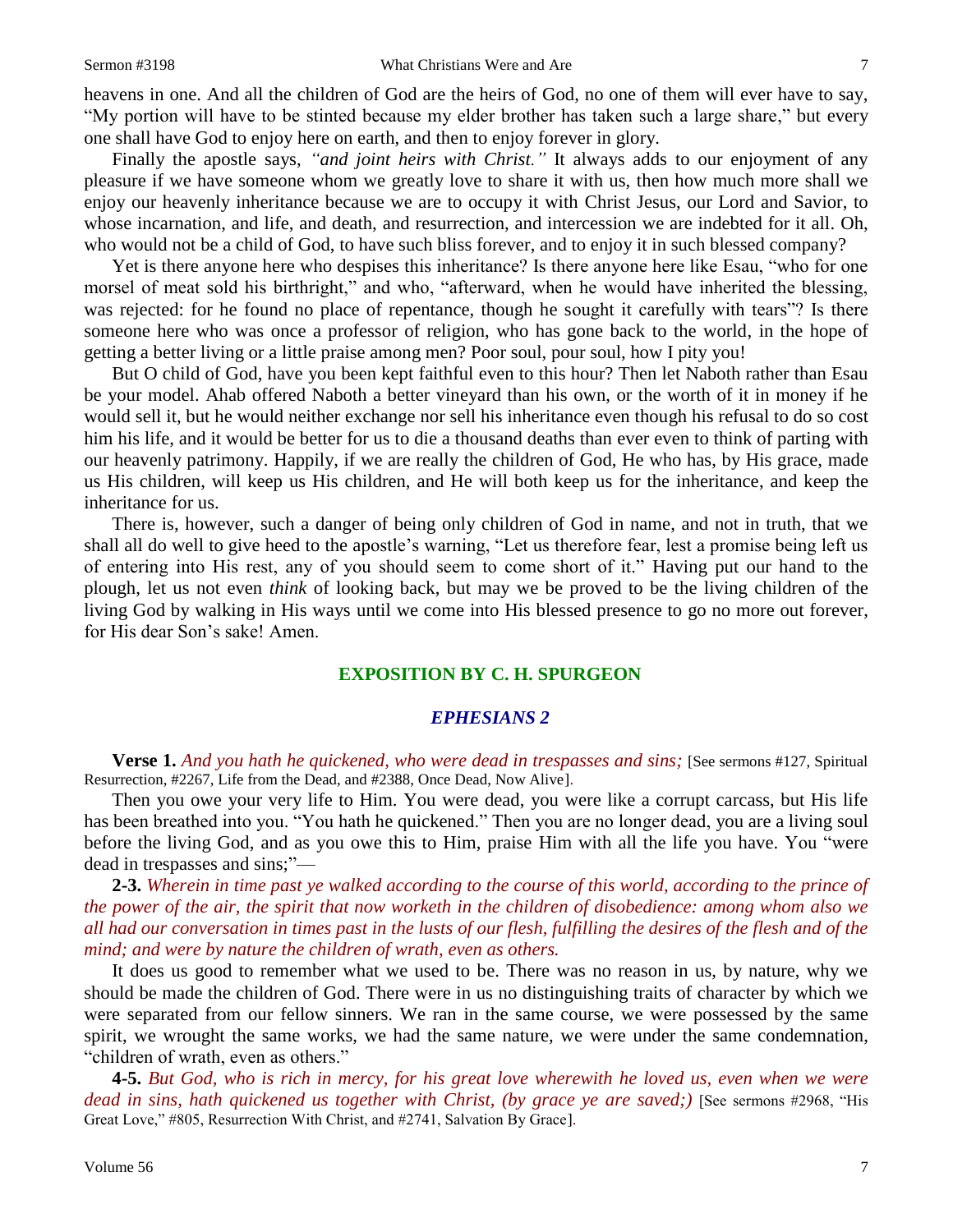"By grace ye are saved." I know that you feel that it is so. Our quickening out of our death in sin must have been by grace, and as God has done it, unto Him must be ascribed all the glory of it. There can be no merit in those who are dead in sin that they should be quickened out of their sin, this must be the work of the Lord alone, and unto Him be all the praise. He "hath quickened us together with Christ," so that our life is mystically linked with the life of Christ, as He said to His disciples, "Because I live, ye shall live also." Until He can die, those who are one with Him cannot die.

#### **6.** *And hath raised us up together, and made us sit together in heavenly places in Christ Jesus.*

It is all in Him, and it has a sevenfold sweetness about it because it is in Him. To live unto God is a wondrous mercy, but to live together with Christ is an unspeakable honor. To be raised up into the heavenly places would be a surpassing blessing, but to be raised up there together with Christ, and to be made to sit there with Him, is a boon that is above the superlative, I know not how else to speak of it.

**7-8.** *That in the ages to come he might shew the exceeding riches of his grace in his kindness toward us through Christ Jesus. For by grace are ye saved through faith;* [See sermons #1064, Salvation all of Grace, and #1609, Faith: What is it? How can it be Obtained?].

It must be all of grace because of the greatness of the favor bestowed. A man dead in trespasses and sins cannot deserve to be made alive, and when he is made alive, he cannot deserve to be raised up to sit with Christ in the heavenly places. That is too great a boon to come to us by the way of the law, it must come to us emphatically as the gift of the grace of God in Christ Jesus, "For by grace are ye saved through faith;"—

# **8.** *And that not of yourselves: it is the gift of God:*

"Not of yourselves." What do those people mean who keep on crying up the power of the human will, the wonderful dignity of human nature, and all that kind of foolish talk? Salvation is not in ourselves, "It is the gift of God," not a reward which we have earned, but a free gift which God bestows according to the riches of His grace.

### **9.** *Not of works, lest any man should boast.*

God will not have a boaster in heaven. He will not have the creature exalting himself in His presence. The command, "Look unto me, and be ye saved, all the ends of the earth," is backed up by this reason, "for I am God, and there is none else." Therefore unto God Himself must be the praise and glory for all who are saved.

**10.** *For we are his workmanship,* [See sermons #1829, The Singular Origin of a Christian Man, and #2210, The Agreement of Salvation by Grace With Walking in Good Works].

Salvation cannot be of works, for if we have any good works, it is because we are God's workmanship.

**10-12.** *Created in Christ Jesus unto good works, which God hath before ordained that we should walk in them. Wherefore remember, that ye being in time past Gentiles in the flesh, who are called Uncircumcision by that which is called the Circumcision in the flesh by hands; that at that time ye were without Christ,—*

Certainly we were poor sinners of the Gentiles, having no participation whatever in the old Mosaic dispensation.

#### **12.** *Being aliens from the commonwealth of Israel—*

For us there was no paschal lamb, for us there was no high priest at Jerusalem, no altar smoked with a sacrifice for us, we were "aliens from the commonwealth of Israel,"—

**12.** *And strangers from the covenants of promise, having no hope, and without God in the world:*

That is where the whole Gentile world stood, and this is experientially where you and I stood till sovereign grace interposed for our salvation. What knew we about the covenants of promise? We knew nothing, and we did not care to know anything. What did we know about a hope? We should have died without a hope if God's mercy had not come to us. What knew we, or what cared we about a God in the world? We may have thought that there was a God in heaven, but as actually operating upon the daily life of man, we knew no such God. We were "without God in the world:"